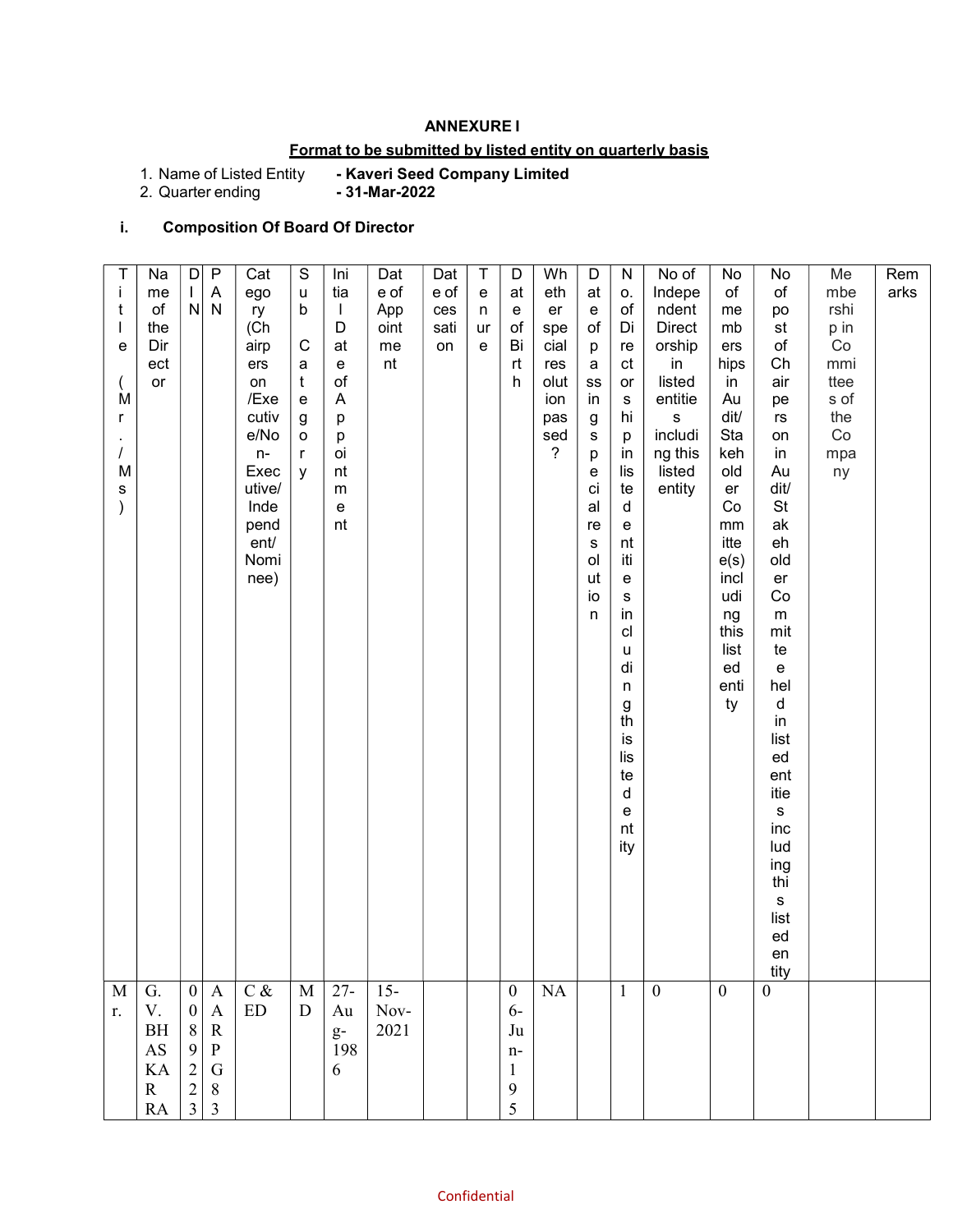|                                                               | ${\mathcal O}$                                                                                                                  | $\sqrt{2}$<br>$\sqrt{ }$<br>9<br>$\mathbf F$                                                                                                                                                                                                                                                                        |                            |                                                                    |                             |                                      | $\boldsymbol{0}$                                                                                                       |                  |                                                                                                                    |                |                  |                  |                  |                                                             |  |
|---------------------------------------------------------------|---------------------------------------------------------------------------------------------------------------------------------|---------------------------------------------------------------------------------------------------------------------------------------------------------------------------------------------------------------------------------------------------------------------------------------------------------------------|----------------------------|--------------------------------------------------------------------|-----------------------------|--------------------------------------|------------------------------------------------------------------------------------------------------------------------|------------------|--------------------------------------------------------------------------------------------------------------------|----------------|------------------|------------------|------------------|-------------------------------------------------------------|--|
| $\mathbf M$<br>$\mathbf{r}\mathbf{s}$<br>$\ddot{\phantom{a}}$ | G.<br><b>VA</b><br>NA<br>$\rm JA$<br>$\rm DE$<br>$\mbox{VI}$                                                                    | $\boldsymbol{0}$<br>$\mathbf{A}$<br>$\boldsymbol{\mathrm{H}}$<br>$\boldsymbol{0}$<br>$\mathfrak{Z}$<br>$\, {\bf B}$<br>$\begin{array}{c} 2 \\ 8 \end{array}$<br>${\bf P}$<br>$\mathbf G$<br>9<br>5<br>$\,$ $\,$<br>$\overline{\mathcal{A}}$<br>$\boldsymbol{7}$<br>$\mathbf{1}$<br>$\overline{c}$<br>$\overline{G}$ | $\mathop{\rm ED}\nolimits$ | $27 -$<br>Au<br>$\mathbf{g}\text{-}$<br>198<br>6                   | $15 -$<br>Nov-<br>2021      |                                      | $\overline{2}$<br>$4-$<br>Ju<br>$n-$<br>$\mathbf{1}$<br>9<br>5<br>3                                                    | NA               |                                                                                                                    | $\overline{1}$ | $\boldsymbol{0}$ | $\boldsymbol{0}$ | $\boldsymbol{0}$ |                                                             |  |
| $\mathbf M$<br>r.                                             | C.<br>$\mathbf{V}\mathbf{A}$<br>$\rm MS$<br>HE<br>${\rm ED}$<br>HA<br>${\bf R}$                                                 | $\boldsymbol{0}$<br>$\mathbf{A}$<br>${\rm D}$<br>$\mathbf{1}$<br>$\overline{4}$<br>$\mathbf V$<br>$\overline{5}$<br>$\, {\bf P}$<br>8<br>$\mathsf{C}$<br>9<br>$\mathbf{1}$<br>$\overline{\mathbf{3}}$<br>$\overline{c}$<br>9<br>$\overline{4}$<br>$\mathbf 1$<br>$\mathbf{M}$                                       | $\mathop{\rm ED}\nolimits$ | $18-$<br>Sep<br>$\overline{\phantom{0}}$<br>200<br>6               | $15-$<br>$\,$ Nov-<br>2021  |                                      | $\mathbf{1}$<br>$3-$<br>$\mathbf M$<br>ay<br>$\blacksquare$<br>$\mathbf{1}$<br>9<br>$\overline{7}$<br>$\mathbf{1}$     | NA               |                                                                                                                    | $\mathbf{1}$   | $\boldsymbol{0}$ | $\mathbf{1}$     | $\boldsymbol{0}$ | SC, RC                                                      |  |
| $\mathbf M$<br>r.                                             | C.<br>$\rm MI$<br>TH<br>$\ensuremath{\text{UN}}$<br>CH<br>$\mathbf{A}\mathbf{N}$<br>${\bf D}$                                   | $\boldsymbol{0}$<br>$\mathbf{A}$<br>$\mathbf F$<br>$\boldsymbol{0}$<br>$\boldsymbol{7}$<br>${\bf R}$<br>6<br>${\bf P}$<br>$\overline{4}$<br>$\mathbf C$<br>9<br>$\,8\,$<br>9<br>$\boldsymbol{0}$<br>6<br>6<br>9<br>$\overline{E}$                                                                                   | $\mathop{\rm ED}\nolimits$ | $18-$<br>Sep<br>$\qquad \qquad \blacksquare$<br>200<br>6           | $15 -$<br>$\,$ Nov-<br>2021 |                                      | $\mathbf{1}$<br>$1-$<br>$\mathbf{A}$<br>$\mathbf u$<br>$g-$<br>$\mathbf{1}$<br>9<br>$\sqrt{ }$<br>6                    | $\rm NA$         |                                                                                                                    | $\mathbf{1}$   | $\boldsymbol{0}$ | $\overline{2}$   | $\boldsymbol{0}$ | AC, SC<br>,RC                                               |  |
| $\mathbf M$<br>r.                                             | G.<br>PA<br>W<br>$\mathbf{A}\mathbf{N}$                                                                                         | $\boldsymbol{0}$<br>$\boldsymbol{\mathsf{A}}$<br>$\boldsymbol{0}$<br>$\, {\bf B}$<br>$\overline{7}$<br>T<br>$\, {\bf p}$<br>6<br>$\boldsymbol{8}$<br>${\bf G}$<br>$\,$ $\,$<br>$\overline{7}$<br>5<br>5<br>5<br>$\mathbf{1}$<br>$\overline{\mathbf{3}}$<br>$\overline{E}$                                           | <b>NED</b>                 | $\overline{18}$<br>Sep<br>$\qquad \qquad \blacksquare$<br>200<br>6 |                             |                                      | $\sqrt{2}$<br>$1-$<br>$\boldsymbol{\mathsf{A}}$<br>$\mathbf u$<br>$\frac{g}{1}$<br>$\mathbf{9}$<br>$\overline{7}$<br>9 | $\rm NA$         |                                                                                                                    | $\mathbf{1}$   | $\boldsymbol{0}$ | $\boldsymbol{0}$ | $\boldsymbol{0}$ |                                                             |  |
| $\mathbf M$<br>r.                                             | ${\bf S}.$<br><b>RA</b><br>$\operatorname{GH}$<br>$\ensuremath{\text{UV}}$<br>${\sf AR}$<br>$\rm{DH}$<br>$\mathbf{A}\mathbf{N}$ | $\overline{\mathbf{A}}$<br>$\boldsymbol{0}$<br>$\rm{JP}$<br>$\mathbf{1}$<br>$\mathbf{9}$<br>${\bf P}$<br>$\begin{array}{c} 9 \\ 2 \\ 2 \\ 0 \end{array}$<br>S<br>$\,8\,$<br>$\sqrt{6}$<br>$\overline{4}$                                                                                                            | $\rm ID$                   | $18-$<br>Sep<br>$\overline{\phantom{0}}$<br>201<br>$\overline{4}$  | $17-$<br>Sep-<br>2019       | $\boldsymbol{9}$<br>$\boldsymbol{0}$ | $\boldsymbol{0}$<br>$9-$<br>$\mathbf M$<br>ar<br>$\qquad \qquad \blacksquare$<br>$\mathbf{1}$<br>9                     | $\overline{Yes}$ | $\mathfrak{Z}$<br>$0-$<br>${\bf S}$<br>ep<br>$\qquad \qquad \blacksquare$<br>$\begin{array}{c} 2 \\ 0 \end{array}$ | $\mathbf{1}$   | $\mathbf{1}$     | $\overline{2}$   | $\mathbf{1}$     | AC,SC<br>${\rm R}{\rm C}{\rm N}$<br>$\mathbb{R}\mathcal{C}$ |  |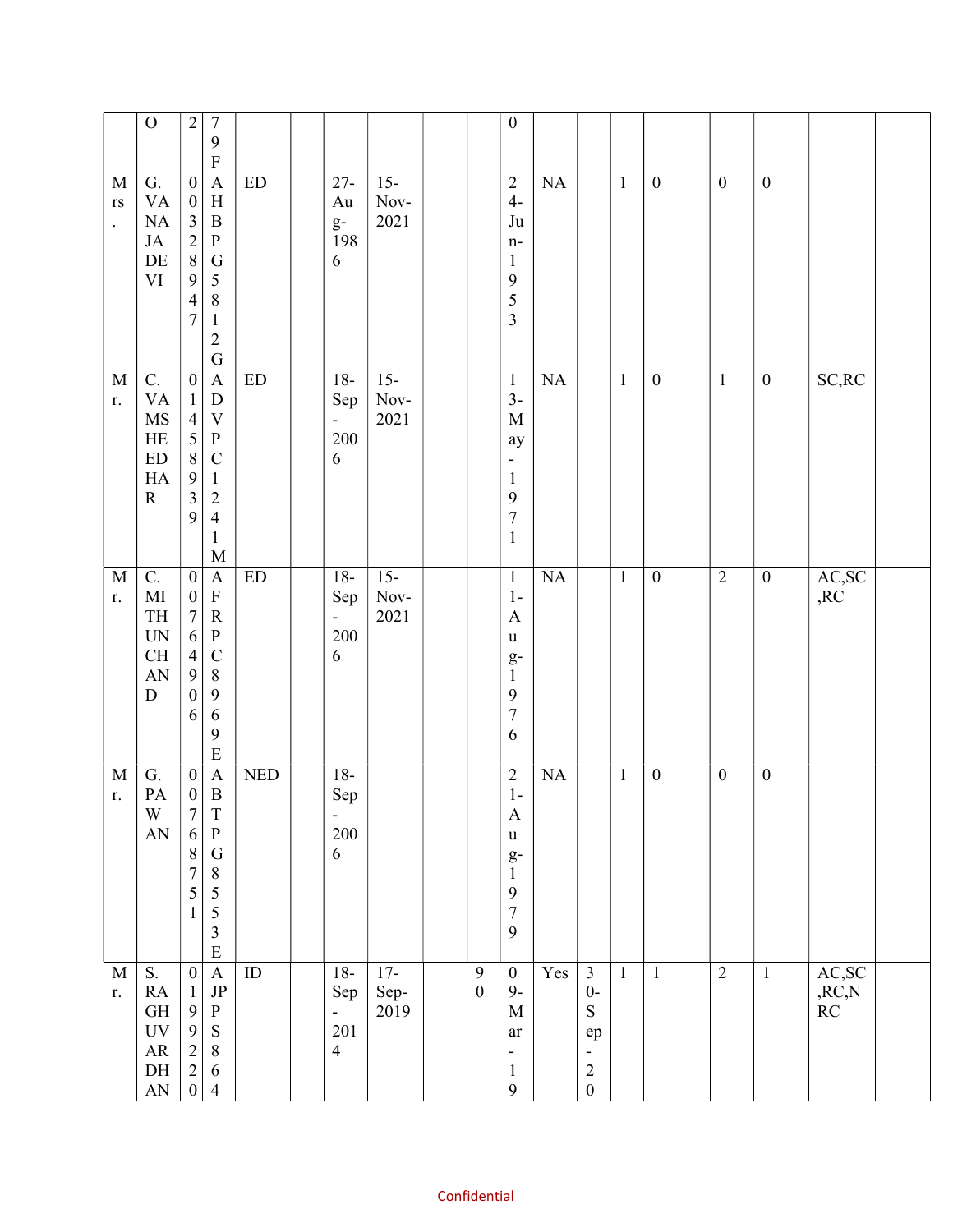|                                                               | RE<br>$\rm{DD}$<br>$\mathbf Y$                                                                                                                                  | $\sqrt{6}$                                                                                                                               | $\overline{9}$<br>$\rm K$                                                                                                                                 |                 |                                                                   |                        |                                  | $\overline{4}$<br>$\boldsymbol{7}$                                                           |                  | $\sqrt{2}$<br>$\mathbf{1}$                                                                                                                        |              |              |                  |                  |             |  |
|---------------------------------------------------------------|-----------------------------------------------------------------------------------------------------------------------------------------------------------------|------------------------------------------------------------------------------------------------------------------------------------------|-----------------------------------------------------------------------------------------------------------------------------------------------------------|-----------------|-------------------------------------------------------------------|------------------------|----------------------------------|----------------------------------------------------------------------------------------------|------------------|---------------------------------------------------------------------------------------------------------------------------------------------------|--------------|--------------|------------------|------------------|-------------|--|
| M<br>r.                                                       | S.<br>M.<br>$\rm IL$<br>YA<br>${\bf S}$                                                                                                                         | $\boldsymbol{0}$<br>$\overline{\mathbf{3}}$<br>5<br>$\overline{4}$<br>$\overline{2}$<br>$\boldsymbol{0}$<br>$\mathbf{1}$<br>$\mathbf{1}$ | $\boldsymbol{\mathsf{A}}$<br>$\, {\rm H}$<br>$\ensuremath{\mathsf{IP}}$<br>${\mathbf S}$<br>$\sqrt{5}$<br>$\sqrt{6}$<br>$\mathbf{9}$<br>1J                | ID              | $18-$<br>Sep<br>$\overline{\phantom{0}}$<br>201<br>$\overline{4}$ | $17-$<br>Sep-<br>2019  | $\boldsymbol{9}$<br>$\mathbf{0}$ | $rac{2}{5}$<br>Ju<br>$\mathbf{l}$<br>$\mathbf{1}$<br>9<br>$\overline{4}$<br>$\boldsymbol{7}$ | Yes              | $\mathfrak{Z}$<br>$0-$<br>${\bf S}$<br>ep<br>$\qquad \qquad \blacksquare$<br>$\overline{c}$<br>$\boldsymbol{0}$<br>$\overline{c}$<br>$\mathbf{1}$ | $\mathbf{1}$ | $\mathbf{1}$ | $\boldsymbol{0}$ | $\boldsymbol{0}$ |             |  |
| $\mathbf M$<br>r.                                             | $\overline{K}$ .<br>PU<br><b>RU</b><br>$\operatorname{SH}$<br><b>OT</b><br>HA<br>$\mathbf M$                                                                    | $\boldsymbol{0}$<br>$\mathbf 1$<br>5<br>$\overline{4}$<br>$\boldsymbol{0}$<br>6<br>$\overline{4}$<br>5                                   | $\mathbf A$<br>$\overline{G}$<br>$\bf K$<br>${\bf P}$<br>$\rm K$<br>$\,8\,$<br>$\mathbf{1}$<br>$\mathbf 1$<br>9J                                          | $\overline{ID}$ | $18-$<br>Sep<br>$\overline{\phantom{0}}$<br>201<br>$\overline{4}$ | $17-$<br>Sep-<br>2019  | $\overline{9}$<br>$\mathbf{0}$   | $\boldsymbol{0}$<br>$5-$<br>Ju<br>$\mathbf{1}$<br>$\mathbf{1}$<br>9<br>$\overline{4}$<br>6   | $\overline{Yes}$ | $\mathbf{1}$<br>$6-$<br>$\mathrm{Ju}$<br>$n-$<br>$\sqrt{2}$<br>$\boldsymbol{0}$<br>$\overline{c}$<br>$1\,$                                        | $\mathbf{1}$ | $\mathbf{1}$ | $\mathbf{1}$     | $\mathbf{1}$     | AC, N<br>RC |  |
| $\mathbf M$<br>$\mathbf{r}\mathbf{s}$<br>$\ddot{\phantom{0}}$ | M.<br>CH<br>${\rm AY}$<br>$\mathbf{A}$<br>RA<br><b>TA</b><br>${\bf N}$                                                                                          | $\boldsymbol{0}$<br>$8\,$<br>$\boldsymbol{0}$<br>$\,8\,$<br>5<br>6<br>$\,8\,$<br>$\boldsymbol{7}$                                        | $\boldsymbol{\mathsf{A}}$<br>$\, {\bf B}$<br>$\rm{JP}$<br>$\mathbf M$<br>6<br>$\boldsymbol{7}$<br>$\overline{c}$<br>$\,1\,$<br>$\mathbf E$                | $\overline{ID}$ | $\overline{24}$<br>Ma<br>$y-$<br>201<br>$\,8\,$                   | $24-$<br>May-<br>2018  | $\overline{4}$<br>6              | $\overline{2}$<br>$6-$<br>Ja<br>$n-$<br>$\mathbf{1}$<br>9<br>5<br>$\mathfrak{Z}$             | NA               |                                                                                                                                                   | $\mathbf{1}$ | $\mathbf{1}$ | $\mathbf{1}$     | $\boldsymbol{0}$ | AC, N<br>RC |  |
| $\mathbf M$<br>r.                                             | RA<br>YA<br>${\rm PP}$<br>$\mathbf{A}$<br>${\sf RA}$<br>$\mathbf M$<br>AP<br>$\mathbf{PA}$<br>HA<br>$\rm NC$<br>$\mathop{\rm HI}\nolimits$<br>NA<br>$\mathbf L$ | $\boldsymbol{0}$<br>$\,8\,$<br>$\,1$<br>$\overline{\mathbf{3}}$<br>$\,8\,$<br>6<br>$\sqrt{2}$<br>$\mathbf{1}$                            | $\boldsymbol{\rm{A}}$<br>$\mathbf{A}$<br>$\rm{JP}$<br>$\, {\rm H}$<br>$\mathbf{1}$<br>$\overline{4}$<br>$\boldsymbol{0}$<br>$\overline{3}$<br>$\mathbf M$ | $\overline{ID}$ | $09 -$<br>Feb<br>$\blacksquare$<br>202<br>$\mathbf{1}$            | $09 -$<br>Feb-<br>2021 | $\mathbf{1}$<br>$\overline{4}$   | $\boldsymbol{0}$<br>$1-$<br>Ju<br>$n-$<br>$\mathbf 1$<br>9<br>5<br>$\overline{2}$            | $\rm NA$         |                                                                                                                                                   | $\mathbf{1}$ | $\mathbf{1}$ | $\boldsymbol{0}$ | $\boldsymbol{0}$ |             |  |

| Company Remarks        |     |
|------------------------|-----|
| Whether Permanent      | Yes |
| chairperson appointed  |     |
| Whether Chairperson is | Yes |
| related to MD or CEO   |     |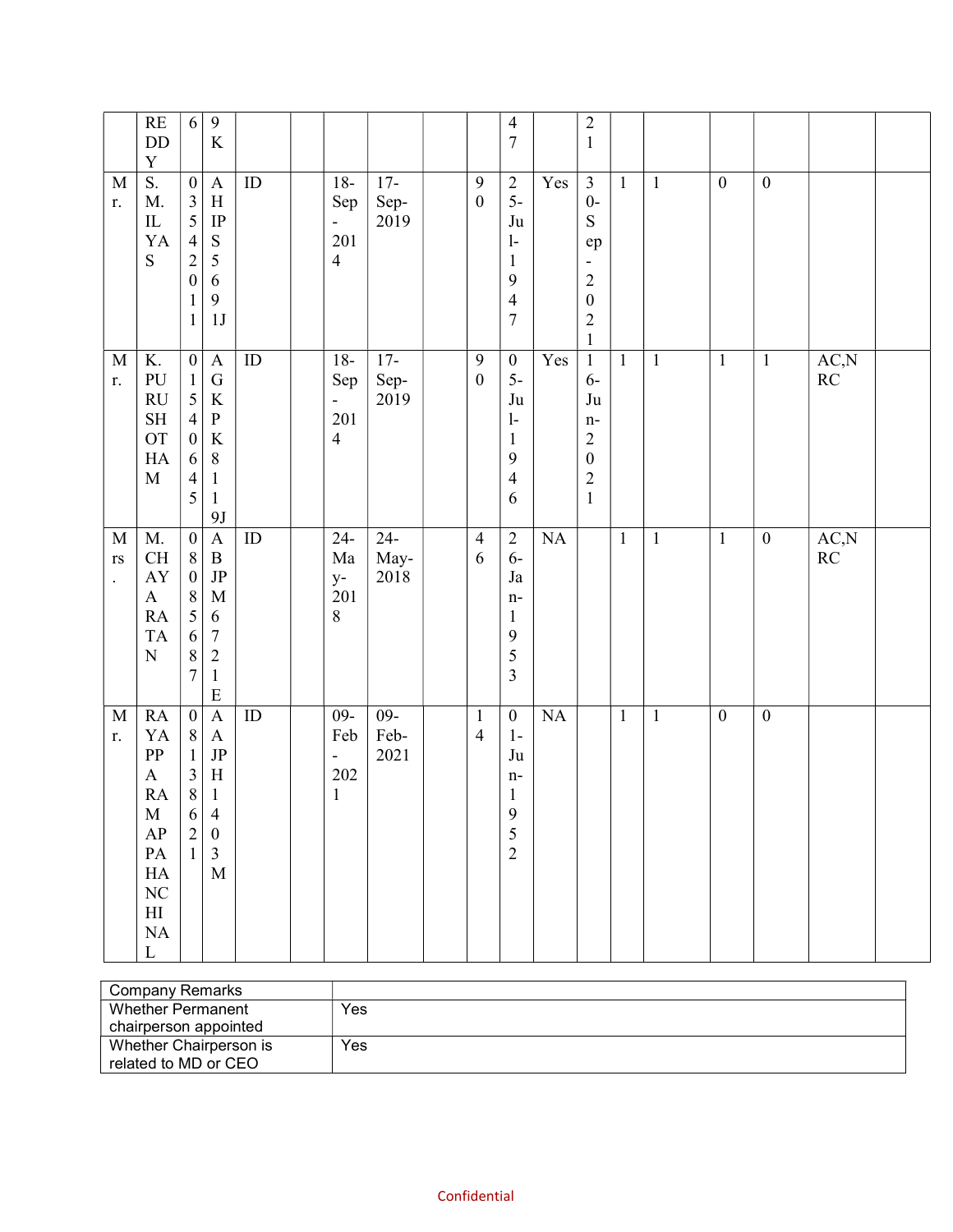## ii. Composition of Committees

### a. Audit Committee

| Sr. | Name of the Director | Category | Chairperson/Membership | Appointment   | <b>Cessation Date</b> |
|-----|----------------------|----------|------------------------|---------------|-----------------------|
| No. |                      |          |                        | Date          |                       |
|     | K. PURUSHOTHAM       | ID       | Chairperson            | 23-May-2013   |                       |
|     | S. RAGHUVARDHAN      | ID       | Member                 | 24-May-2018   |                       |
|     | <b>REDDY</b>         |          |                        |               |                       |
|     | M. CHAYA RATAN       | ID       | Member                 | $10-Nov-2020$ |                       |
|     | C. MITHUNCHAND       | ED       | Member                 | 15-Feb-2007   |                       |

| Remarks<br>∵ompanvٽ      |     |
|--------------------------|-----|
| Whether<br>Permanent     | Yes |
| chairperson<br>appointed |     |

#### b. Stakeholders Relationship Committee

|            | . .<br><u> Siminiisiusiu Tioimiisiisiin Soiiiiiiiiis</u> |          |                        |                     |                       |  |  |  |
|------------|----------------------------------------------------------|----------|------------------------|---------------------|-----------------------|--|--|--|
| Sr.<br>No. | Name of the Director                                     | Category | Chairperson/Membership | Appointment<br>Date | <b>Cessation Date</b> |  |  |  |
|            | S. RAGHUVARDHAN<br><b>REDDY</b>                          | ID       | Chairperson            | $14-Nov-2018$       |                       |  |  |  |
|            | C. VAMSHEEDHAR                                           | ED       | Member                 | 15-Feb-2007         |                       |  |  |  |
|            | C. MITHUNCHAND                                           | ED       | Member                 | 15-Feb-2007         |                       |  |  |  |

| ∵ompany ت<br>Remarks      |     |
|---------------------------|-----|
| Whether,<br>Permanent     | Yes |
| chairperson<br>≅appointed |     |

#### c. Risk Management Committee

| Sr.<br>No. | Name of the Director                   | Category | Chairperson/Membership | Appointment<br>Date | <b>Cessation Date</b> |
|------------|----------------------------------------|----------|------------------------|---------------------|-----------------------|
|            | <b>S. RAGHUVARDHAN</b><br><b>REDDY</b> | ID       | Chairperson            | 14-Feb-2019         |                       |
|            | C. VAMSHEEDHAR                         | ED       | Member                 | 14-Feb-2019         |                       |
|            | C. MITHUNCHAND                         | ED       | Member                 | 14-Feb-2019         |                       |

| ∵ompanyٽ<br>≺emarks        |     |
|----------------------------|-----|
| Whether<br>Permanent       | Yes |
| ו appointed<br>chairperson |     |

#### d. Nomination and Remuneration Committee

| Sr. | Name of the Director | Category | Chairperson/Membership | Appointment    | <b>Cessation Date</b> |
|-----|----------------------|----------|------------------------|----------------|-----------------------|
| No. |                      |          |                        | Date           |                       |
|     | K. PURUSHOTHAM       | ID       | Chairperson            | $23$ -May-2013 |                       |
|     | S. RAGHUVARDHAN      | ID       | Member                 | $14-Sep-2016$  |                       |
|     | <b>REDDY</b>         |          |                        |                |                       |
|     | M. CHAYA RATAN       | ΙD       | Member                 | 24-May-2018    |                       |

| Remarks<br>' ompany:     |     |
|--------------------------|-----|
| Whether<br>Permanent     | Yes |
| appointed<br>chairperson |     |

# iii. Meeting of Board of Directors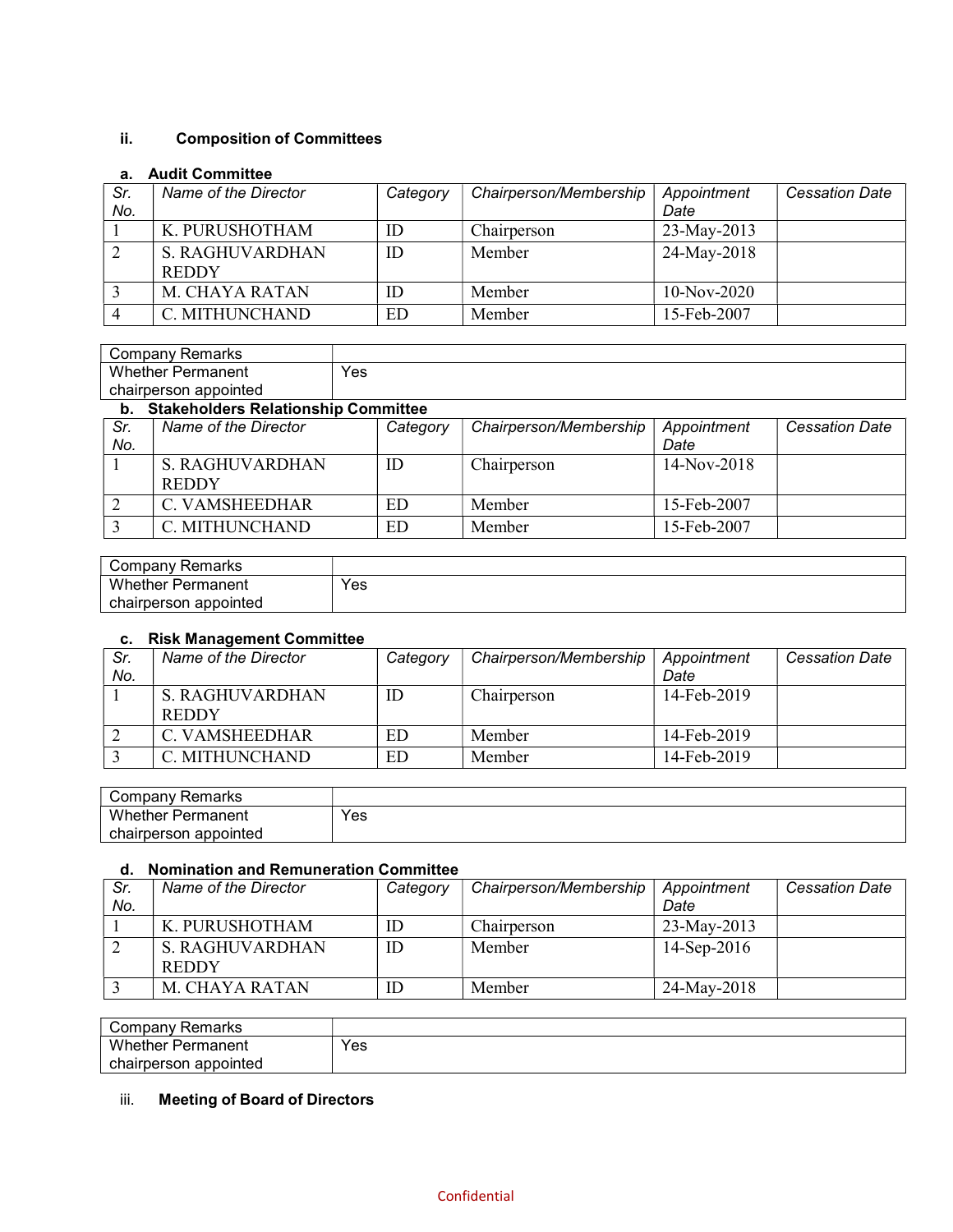| Date(s) of Meeting<br>(if any) in the<br>previous quarter | Date(s) of Meeting<br>(if any) in the<br>relevant quarter | Whether<br>requirement of<br>Quorum met | Number of<br>Directors present | <b>Number of Independent</b><br>Directors present |
|-----------------------------------------------------------|-----------------------------------------------------------|-----------------------------------------|--------------------------------|---------------------------------------------------|
| 12-Nov-2021                                               | l 1-Feb-2022                                              | Yes                                     |                                |                                                   |

| Company Remarks               |    |
|-------------------------------|----|
| Maximum gap between any       | 90 |
| two consecutive (in number of |    |
| days)                         |    |

## iv. Meeting of Committees

| Name of the<br><b>Committee</b>     | Date(s) of<br>meeting during<br>of the committee<br>in the previous<br>quarter | Date(s) of<br>meeting of the<br>committee in the<br>relevant quarter | Whether<br>requirement<br>of Quorum<br>met (Yes/No) | Number of<br><b>Directors</b><br>present | Number of<br>independent<br>directors<br>present |
|-------------------------------------|--------------------------------------------------------------------------------|----------------------------------------------------------------------|-----------------------------------------------------|------------------------------------------|--------------------------------------------------|
| Audit Committee                     | 12-Nov-2021                                                                    |                                                                      | Yes                                                 | 3                                        | $\overline{2}$                                   |
| <b>Audit Committee</b>              |                                                                                | 11-Feb-2022                                                          | Yes                                                 | $\overline{4}$                           | 3                                                |
| Risk Management<br>Committee        | 12-Nov-2021                                                                    |                                                                      | Yes                                                 | 3                                        |                                                  |
| Risk Management<br>Committee        |                                                                                | 11-Feb-2022                                                          | Yes                                                 | 3                                        |                                                  |
| <b>Stakeholders</b><br>Relationship |                                                                                | 11-Feb-2022                                                          | Yes                                                 | 3                                        |                                                  |
| Committee                           |                                                                                |                                                                      |                                                     |                                          |                                                  |

| Company Remarks                                                                                 |    |
|-------------------------------------------------------------------------------------------------|----|
| Maximum gap between any<br>two consecutive (in number of<br>days) [Only for Audit<br>Committeel | 90 |

# v. Related Party Transactions

| <b>Subject</b>                                                                                            | <b>Compliance status</b><br>(Yes/No/NA) | <b>Remark</b> |
|-----------------------------------------------------------------------------------------------------------|-----------------------------------------|---------------|
| Whether prior approval of audit committee obtained                                                        | Not Applicable                          |               |
| Whether shareholder approval obtained for material RPT                                                    | Not Applicable                          |               |
| Whether details of RPT entered into pursuant to omnibus<br>approval have been reviewed by Audit Committee | Not Applicable                          |               |

| Disclosure of notes on related  |  |
|---------------------------------|--|
| party transactions and          |  |
| Disclosure of notes of material |  |
| related party transactions      |  |

# VI. Affirmations

1. The composition of Board of Directors is in terms of SEBI (Listing obligations and disclosure requirements) Regulations, 2015. - Yes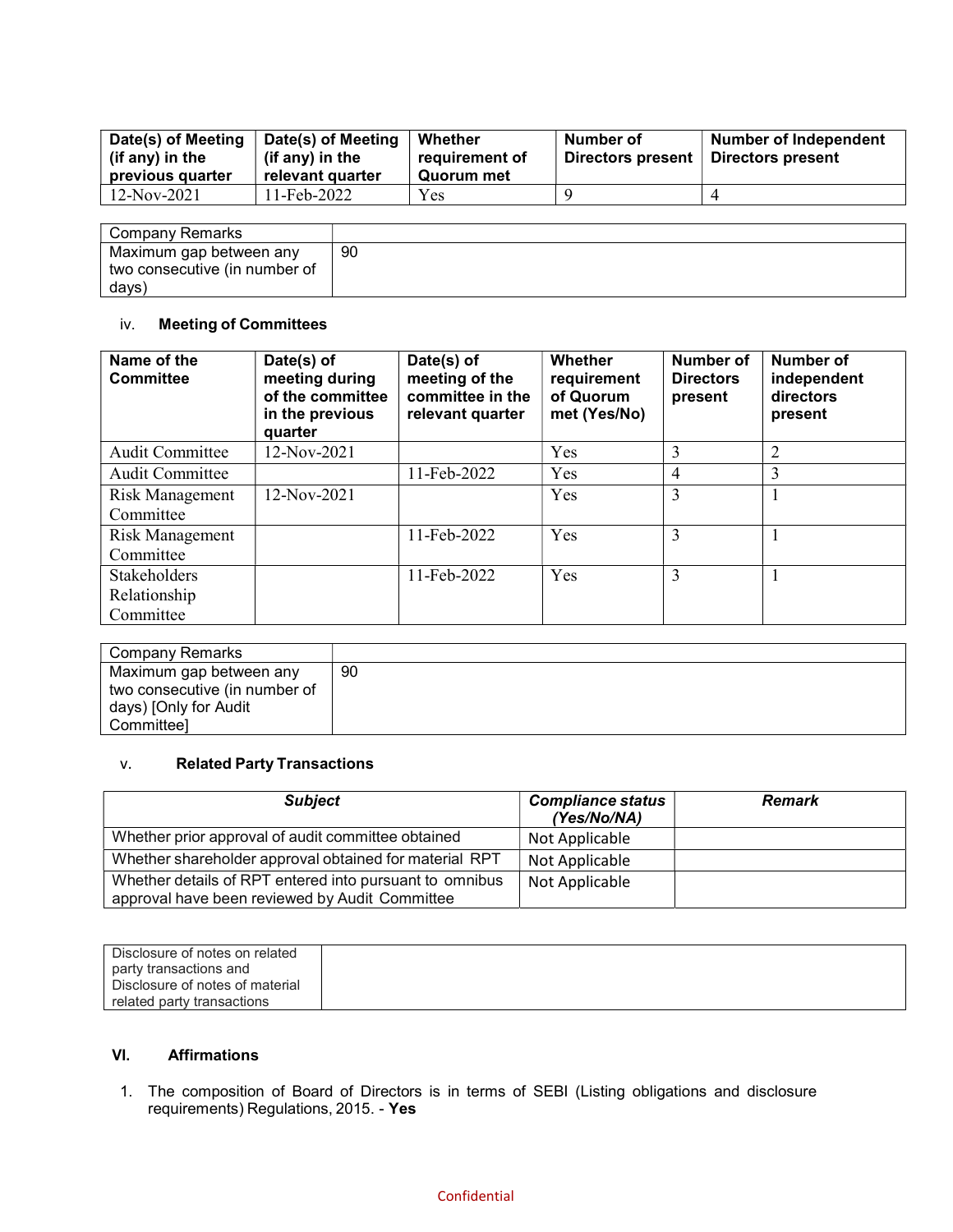- 2. The composition of the following committees is in terms of SEBI(Listing obligations and disclosure requirements) Regulations, 2015
	- a. Audit Committee Yes
	- b. Nomination & remuneration committee Yes
	- c. Stakeholders relationship committee Yes
	- d. Risk management committee (applicable to the top 100 listed entities) Yes
- 3. The committee members have been made aware of their powers, role and responsibilities as specified in SEBI (Listing obligations and disclosure requirements) Regulations, 2015. - Yes
- 4. The meetings of the board of directors and the above committees have been conducted in the manner as specified in SEBI (Listing obligations and disclosure requirements) Regulations, 2015.- Yes
- 5. a. This report and/or the report submitted in the previous quarter has been placed before Board of Directors. - Yes

b. Any comments/observations/advice of Board of Directors may be mentioned here:

Name : G.V. Bhaskar Rao Designation : Managing Director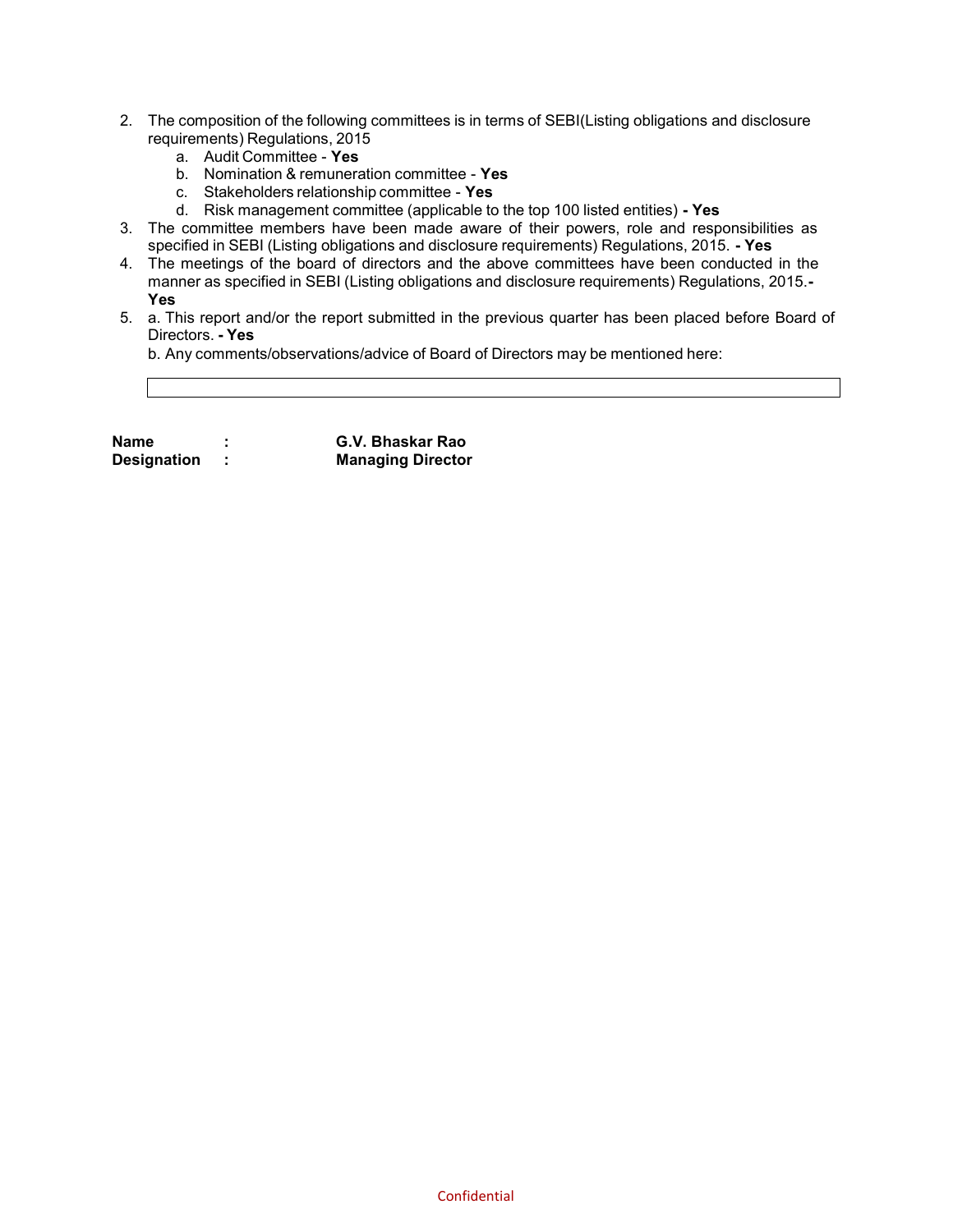### ANNEXURE II

#### Format to be submitted by listed entity at the end of the financial year (for the whole of financial year)

| I. Disclosure on website in terms of Listing Regulations                           |     |                             |     |                    |                    |                    |
|------------------------------------------------------------------------------------|-----|-----------------------------|-----|--------------------|--------------------|--------------------|
| <b>Item</b>                                                                        |     | <b>Complianc</b>            |     | Company Remark     |                    | Website            |
|                                                                                    |     | e status                    |     |                    |                    |                    |
| As per regulation 46(2) of the LODR:                                               |     |                             |     |                    |                    |                    |
| Details of business                                                                | Yes |                             |     |                    |                    | www.kaveriseeds.in |
| Terms and conditions of appointment of                                             | Yes |                             |     |                    |                    | www.kaveriseeds.in |
| Composition of various committees of                                               | Yes |                             |     |                    |                    | www.kaveriseeds.in |
| Code of conduct of board of directors and                                          | Yes |                             |     |                    |                    | www.kaveriseeds.in |
| Details of establishment of vigil mechanism/Yes                                    |     |                             |     |                    |                    | www.kaveriseeds.in |
| Criteria of making payments to non-                                                | Yes |                             |     |                    |                    | www.kaveriseeds.in |
| Policy on dealing with related party                                               | Yes |                             |     |                    |                    | www.kaveriseeds.in |
| Policy for determining 'material' subsidiaries Yes                                 |     |                             |     |                    |                    | www.kaveriseeds.in |
| Details of familiarization programs imparted Yes                                   |     |                             |     |                    |                    | www.kaveriseeds.in |
| Email address for grievance redressal and<br>other relevant details entity who are | Yes |                             |     |                    |                    | www.kaveriseeds.in |
| Contact information of the designated                                              | Yes |                             |     |                    |                    | www.kaveriseeds.in |
| <b>Financial results</b>                                                           | Yes |                             |     |                    |                    | www.kaveriseeds.in |
| Shareholding pattern                                                               | Yes |                             |     |                    |                    | www.kaveriseeds.in |
| Details of agreements entered into with the                                        | Not |                             |     |                    |                    |                    |
| media companies and/or their associates                                            |     | Applicable                  |     |                    |                    |                    |
| Schedule of analyst or institutional investor                                      | Yes |                             |     |                    |                    | www.kaveriseeds.in |
| meet and presentations madeby the listed                                           |     |                             |     |                    |                    |                    |
| New name and the old name of the listed                                            | Not |                             |     |                    |                    |                    |
| Advertisements as per regulation 47 (1)                                            | Yes |                             |     | www.kaveriseeds.in |                    |                    |
| Credit rating or revision in credit rating                                         | Not |                             |     |                    |                    |                    |
| Separate audited financial statements of                                           | Yes |                             |     |                    |                    | www.kaveriseeds.in |
| As per other regulations of the LODR:                                              |     |                             |     |                    |                    |                    |
| Whether company has provided information                                           |     |                             |     |                    |                    | www.kaveriseeds.in |
| under separate section on its website as                                           | Yes |                             |     |                    |                    |                    |
| per Regulation 46(2)                                                               |     |                             |     |                    |                    |                    |
| Materiality Policy as per Regulation 30                                            | Yes |                             |     |                    | www.kaveriseeds.in |                    |
| Dividend Distribution policy as per                                                | Yes |                             |     |                    | www.kaveriseeds.in |                    |
| It is certified that these contents on the                                         | Yes |                             |     |                    |                    | www.kaveriseeds.in |
| <b>Il Annual Affirmations</b>                                                      |     |                             |     |                    |                    |                    |
| <b>Particulars</b>                                                                 |     | <b>Regulation</b>           |     | Compl              |                    | Company            |
|                                                                                    |     | <b>Number</b>               |     | iance              |                    | Remark             |
|                                                                                    |     |                             |     | <u>status</u>      |                    |                    |
| Independent director(s) have been                                                  |     | $16(1)(b)$ & $25(6)$        |     | Yes                |                    |                    |
| appointed in terms of specified criteria of<br>'independence' and/or 'eligibility' |     |                             |     |                    |                    |                    |
|                                                                                    |     |                             |     |                    |                    |                    |
| <b>Board composition</b>                                                           |     | $17(1), 17(1A)$ &<br>17(1B) |     | Yes                |                    |                    |
| <b>Meeting of Board of directors</b>                                               |     | 17(2)                       | Yes |                    |                    |                    |
| Quorum of Board meeting                                                            |     | 17(2A)                      | Yes |                    |                    |                    |
| <b>Review of Compliance Reports</b>                                                |     | 17(3)                       |     | Yes                |                    |                    |
| Plans for orderly succession for                                                   |     | 17(4)                       |     | Yes                |                    |                    |
| appointments                                                                       |     |                             |     |                    |                    |                    |
| Code of Conduct                                                                    |     | 17(5)                       |     | <u>Yes</u>         |                    |                    |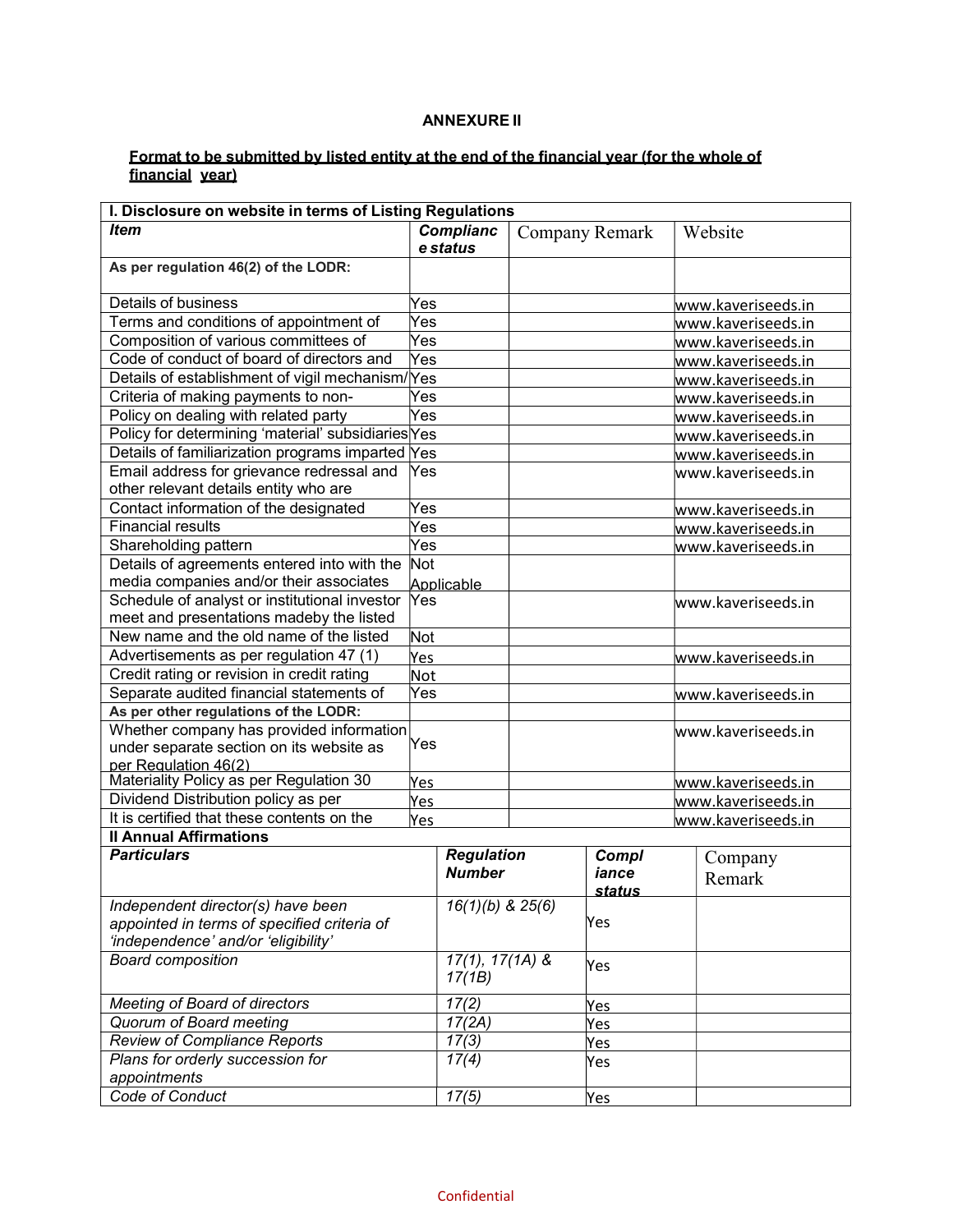| Fees/compensation                              | 17(6)                             | Yes            |  |
|------------------------------------------------|-----------------------------------|----------------|--|
| Minimum Information                            | 17(7)                             | Yes            |  |
| <b>Compliance Certificate</b>                  | 17(8)                             | Yes            |  |
| Risk Assessment & Management                   | 17(9)                             | Yes            |  |
| Performance Evaluation of Independent          | 17(10)                            | Yes            |  |
| <b>Directors</b>                               |                                   |                |  |
| Recommendation of Board                        | 17(11)                            | Yes            |  |
| Maximum number of directorship                 | 17A                               | Yes            |  |
| <b>Composition of Audit Committee</b>          | 18(1)                             | <b>Yes</b>     |  |
| <b>Meeting of Audit Committee</b>              | 18(2)                             | <b>Yes</b>     |  |
| Composition of nomination & remuneration       | $19(1)$ & (2)                     | Yes            |  |
| committee                                      |                                   |                |  |
| Quorum of Nomination and Remuneration          |                                   | Yes            |  |
| Committee meeting                              | 19(2A)                            |                |  |
| Meeting of nomination & remuneration           |                                   | Yes            |  |
| committee                                      | 19(3A)                            |                |  |
| <b>Composition of Stakeholder Relationship</b> | $20(1), 20(2)$ and                | Yes            |  |
| Committee                                      | 20(2A)                            |                |  |
| Meeting of stakeholder relationship            |                                   | Yes            |  |
| committee                                      | 20(3A)                            |                |  |
| Composition and role of risk management        | 21(1), (2), (3), (4)              | Yes            |  |
| committee                                      |                                   |                |  |
| <b>Meeting of Risk Management Committee</b>    |                                   | Yes            |  |
|                                                | 22                                |                |  |
| Vigil Mechanism                                | $\overline{22}$                   | Yes            |  |
| Policy for related party Transaction           | 23(1), (1A), (5), (6)             | Yes            |  |
| Prior or Omnibus approval of Audit             | 23(2), (3)                        | Not Applicable |  |
| Committee for all related party                |                                   |                |  |
| Approval for material related party            | 23(4)                             | Not Applicable |  |
| transactions                                   |                                   |                |  |
| Disclosure of related party transactions on    | 23(9)                             | Yes            |  |
| consolidated basis                             |                                   |                |  |
| Composition of Board of Directors of           | 24(1)                             | Not Applicable |  |
| unlisted material Subsidiary                   |                                   |                |  |
| <b>Other Corporate Governance</b>              | $\overline{24}(2), (3), (4), (5)$ | Yes            |  |
| requirements with respect to subsidiary of     | &(6)                              |                |  |
| Annual Secretarial Compliance Report           |                                   | Yes            |  |
|                                                | 24(A)                             |                |  |
| Alternate Director to Independent Director     | 25(1)                             | Yes            |  |
| <b>Maximum Tenure</b>                          |                                   |                |  |
|                                                | 25(2)                             | Yes            |  |
| Meeting of independent directors               | 25(3) & $\overline{(4)}$          |                |  |
| Familiarization of independent directors       | 25(7)                             | <b>Yes</b>     |  |
| Declaration from Independent Director          | $25(8)$ & $(9)$                   | Yes            |  |
| D & O Insurance for Independent                | 25(10)                            | Yes            |  |
| Memberships in Committees                      | 26(1)                             | Yes            |  |
| Affirmation with compliance to code of         | 26(3)                             | Yes            |  |
| conduct from members of Board of               |                                   |                |  |
| Directors and Senior management                |                                   | Yes            |  |
| personnel                                      |                                   |                |  |
| Disclosure of Shareholding by Non-             | 26(4)                             | Yes            |  |
| <b>Executive Directors</b>                     |                                   |                |  |